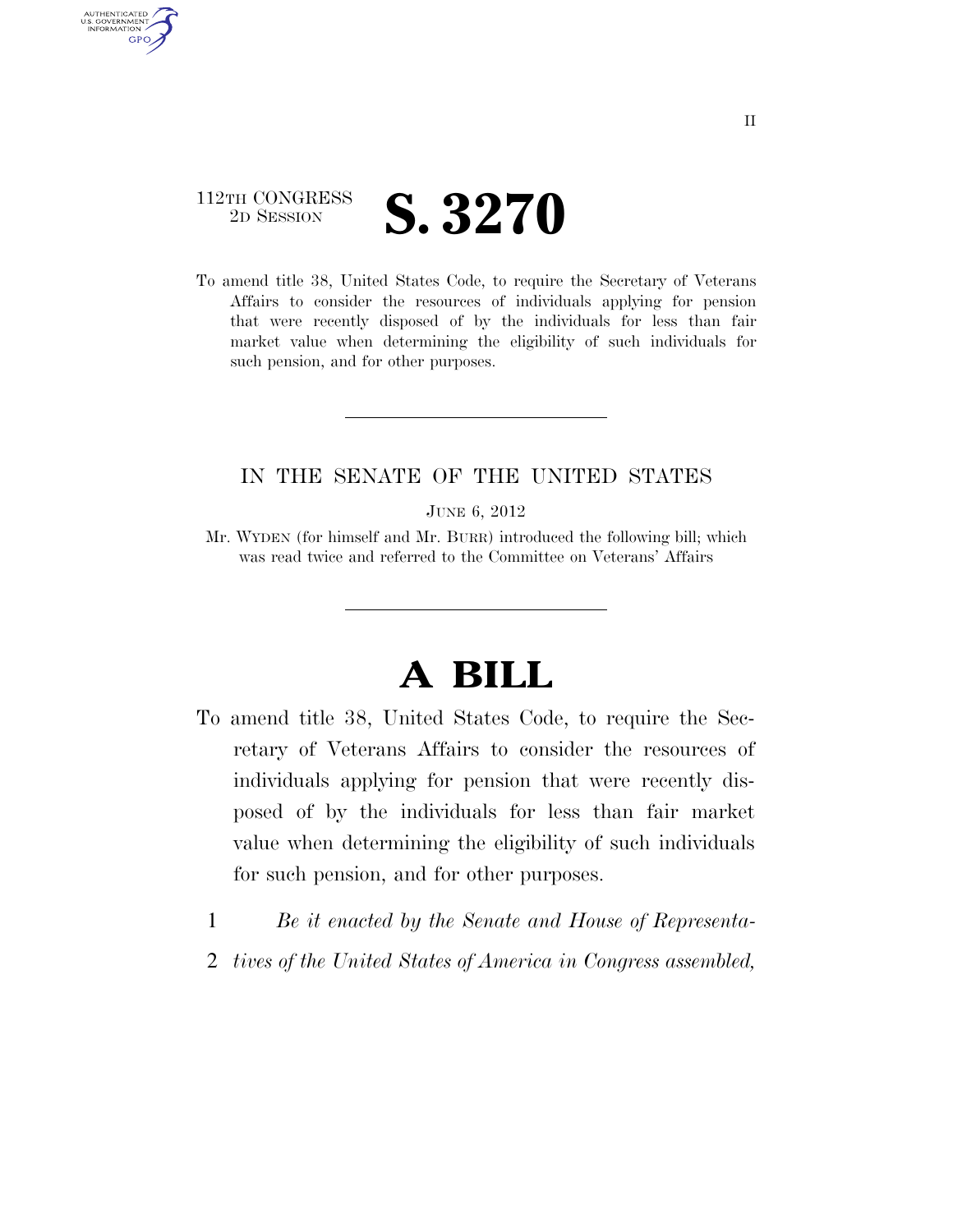| $\mathbf{1}$   | SECTION 1. CONSIDERATION BY SECRETARY OF VETERANS              |
|----------------|----------------------------------------------------------------|
| $\overline{2}$ | AFFAIRS OF RESOURCES DISPOSED OF FOR                           |
| 3              | LESS THAN FAIR MARKET VALUE BY INDIVID-                        |
| $\overline{4}$ | UALS APPLYING FOR PENSION.                                     |
| 5              | (a) VETERANS.—Section 1522 of title 38, United                 |
| 6              | States Code, is amended—                                       |
| 7              | $(1)$ in subsection $(a)$ —                                    |
| 8              | (A) by inserting " $(1)$ " before "The Sec-                    |
| 9              | retary'; and                                                   |
| 10             | (B) by adding at the end the following new                     |
| 11             | paragraph:                                                     |
| 12             | " $(2)(A)$ If a veteran otherwise eligible for payment         |
| 13             | of pension under section $1513$ or $1521$ of this title or the |
| 14             | spouse of such veteran disposes of covered resources for       |
| 15             | less than fair market value on or after the look-back date     |
| 16             | described in subparagraph $(C)(i)$ , the Secretary shall deny  |
| 17             | or discontinue the payment of pension to such veteran          |
|                | 18 under section 1513 or 1521 of this title, as the case may   |
| 19             | be, for months during the period beginning on the date         |
| 20             | described in subparagraph (D) and equal to the number          |
| 21             | of months calculated as provided in subparagraph $(E)$ .       |
| 22             | $\lq\lq(B)(i)$ For purposes of this paragraph, a covered re-   |
| 23             | source is any resource that was a part of the corpus of        |
| 24             | the estate of the veteran or, if the veteran has a spouse,     |
| 25             | the corpus of the estates of the veteran and of the vet-       |
| 26             | eran's spouse, that the Secretary considers that under all     |
|                |                                                                |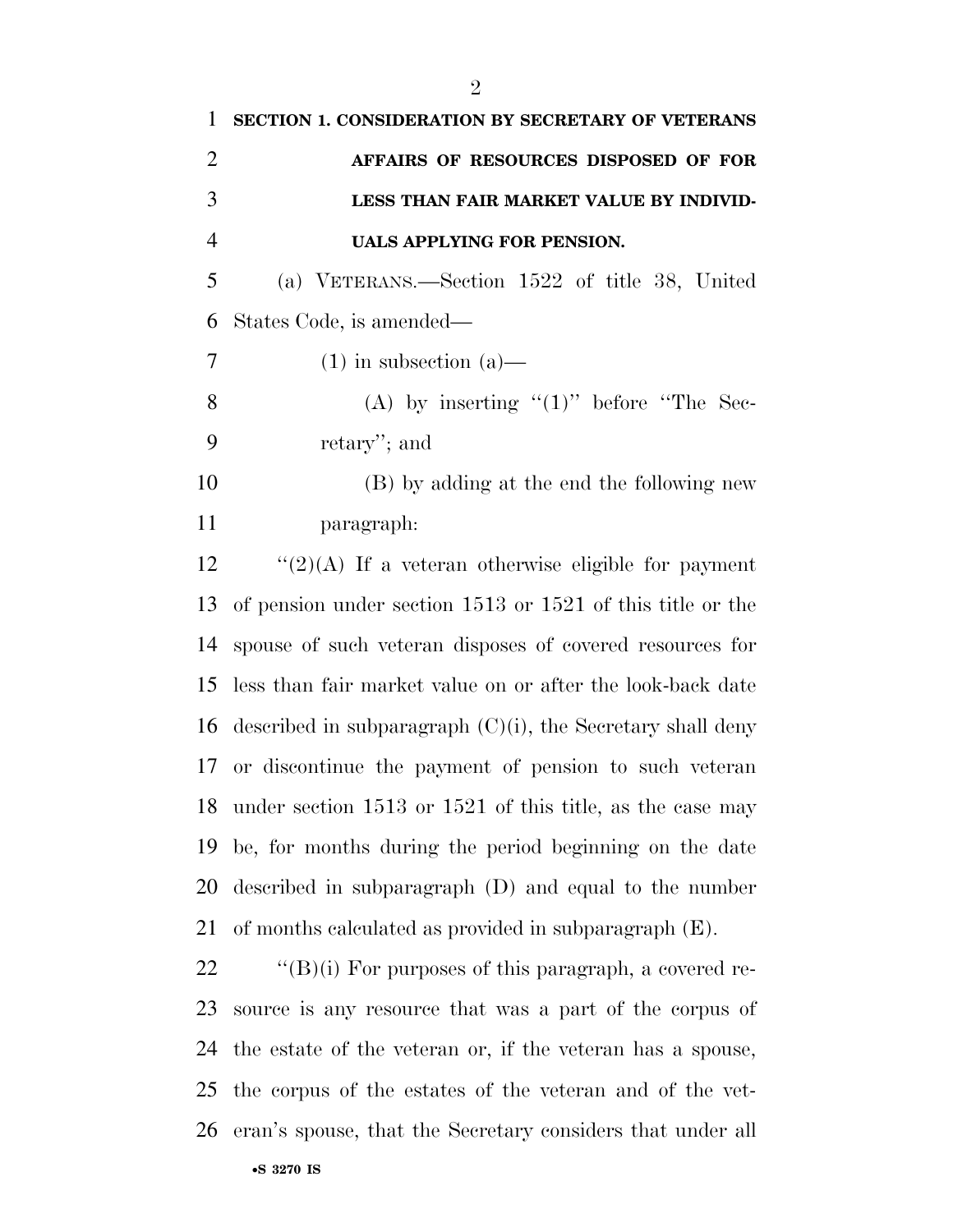the circumstances, if the veteran or spouse had not dis- posed of such resource, it would be reasonable that the resource (or some portion of the resource) be consumed for the veteran's maintenance.

 ''(ii) For purposes of this paragraph, the Secretary may consider, in accordance with regulations the Sec- retary shall prescribe, a transfer of an asset (including a transfer of an asset to an annuity, trust, or other financial instrument or investment) a disposal of a covered resource for less than fair market value if such transfer reduces the amount in the corpus of the estate of the veteran or, if the veteran has a spouse, the corpus of the estates of the veteran and of the veteran's spouse, that the Secretary considers, under all the circumstances, would be reason-able to be consumed for the veteran's maintenance.

 "'(C)(i) The look-back date described in this clause is a date that is 36 months before the date described in clause (ii).

 ''(ii) The date described in this clause is the date on which the veteran applies for pension under section 1513 or 1521 of this title or, if later, the date on which the veteran (or the spouse of the veteran) disposes of covered resources for less than fair market value.

 ''(D) The date described in this subparagraph is the first day of the first month in or after which covered re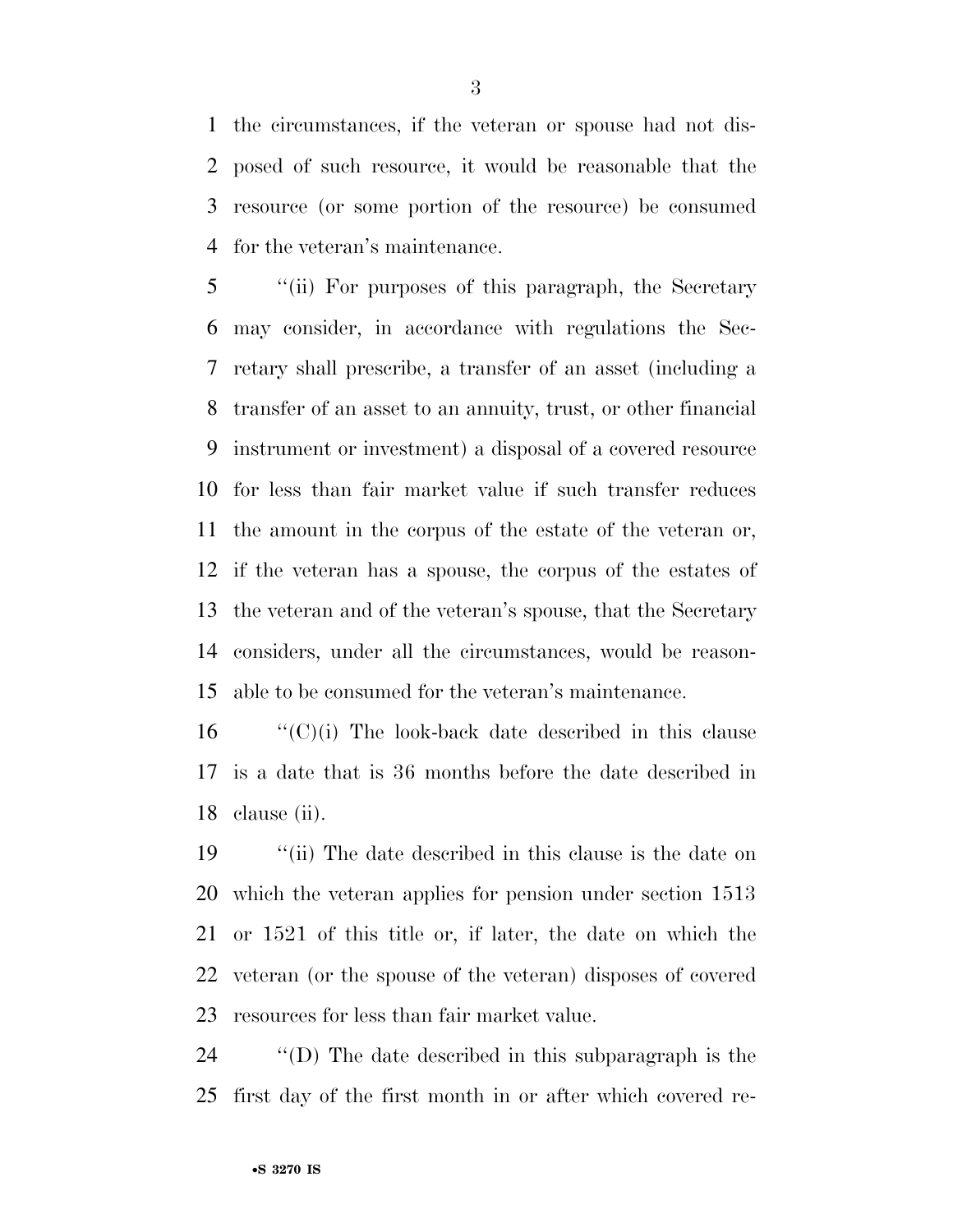sources were disposed of for less than fair market value and which does not occur in any other period of ineligi-bility under this paragraph.

 ''(E) The number of months calculated under this subparagraph shall be equal to—

 ''(i) the total, cumulative uncompensated value of all covered resources so disposed of by the veteran (or the spouse of the veteran) on or after the look- back date described in subparagraph (C)(i); divided by

11 ''(ii) the amount of the monthly pension that would be payable to the veteran under section 1513 or 1521 of this title without consideration of such resources under paragraph (1),

 rounded, in the case of any fraction, to the nearest whole number, but shall not in any case exceed 36 months.

 ''(F) In the case of a transfer by the spouse of a vet- eran that results in a period of ineligibility for the veteran under this paragraph, the Secretary shall apportion the period (or any portion of the period) among the veteran and the veteran's spouse if the spouse becomes eligible for pension under this chapter.'';

23 (2) in subsection (b)—

24 (A) by inserting  $(1)$ " before "The Sec-retary''; and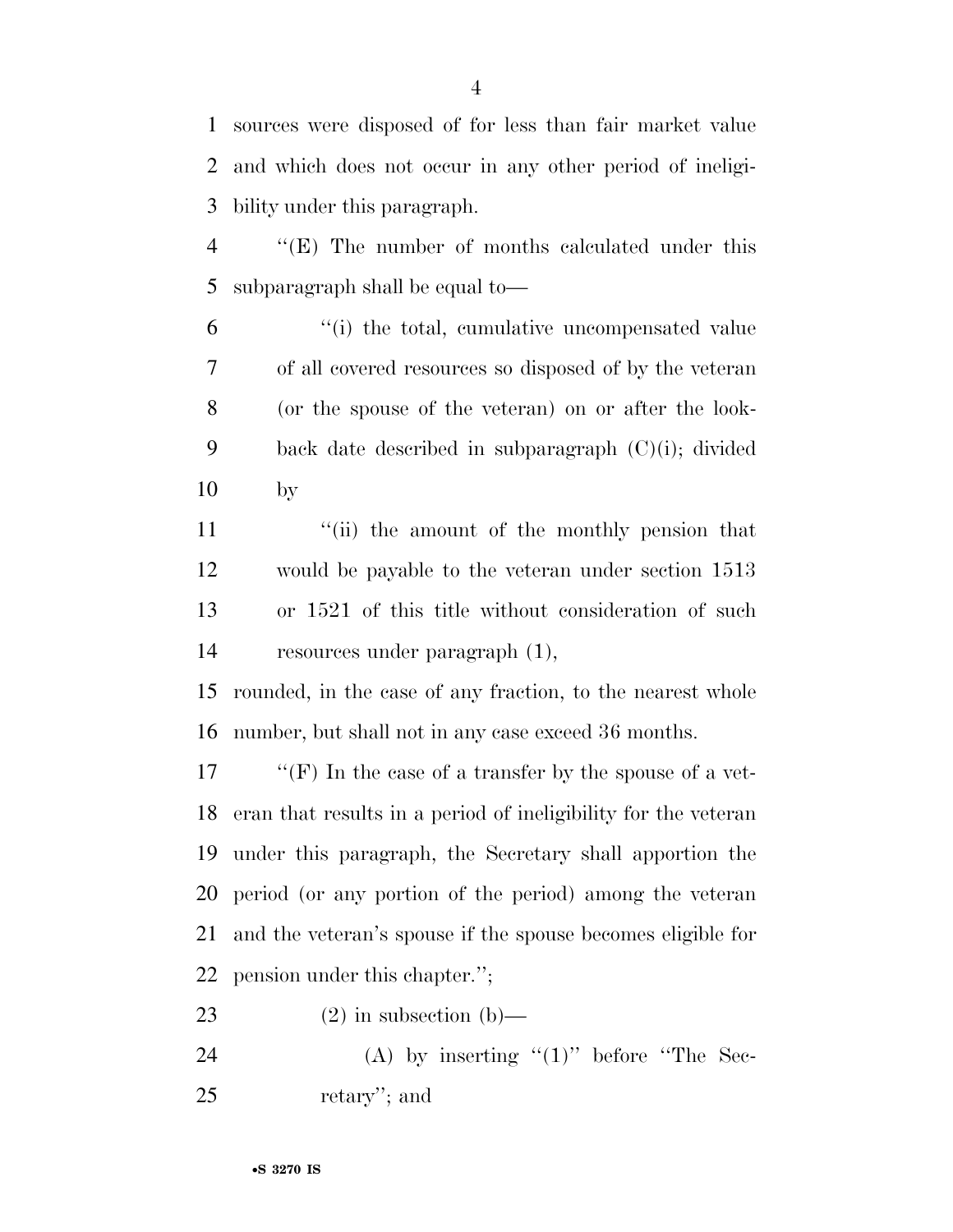(B) by adding at the end the following new paragraph:

 ''(2)(A) If a veteran otherwise eligible for payment of increased pension under subsection (c), (d), (e), or (f) of section 1521 of this title on account of a child, the spouse of the veteran, or the child disposes of covered re- sources for less than fair market value on or after the look-back date described in subparagraph (C)(i), the Sec- retary shall deny or discontinue payment of such increased pension for months during the period beginning on the date described in subparagraph (D) and equal to the num-ber of months calculated as provided in subparagraph (E).

 $\langle$  "(B)(i) For purposes of this paragraph, a covered re- source is any resource that was a part of the corpus of the estate of the child that the Secretary considers that under all the circumstances, if the veteran, the spouse of the veteran, or the child had not disposed of such resource, it would be reasonable that the resource (or some portion of the resource) be consumed for the child's maintenance.

20 "(ii) For purposes of this paragraph, the Secretary may consider, in accordance with regulations the Sec- retary shall prescribe, a transfer of an asset (including a transfer of an asset to an annuity, trust, or other financial instrument or investment) a disposal of a covered resource for less than fair market value if such transfer reduces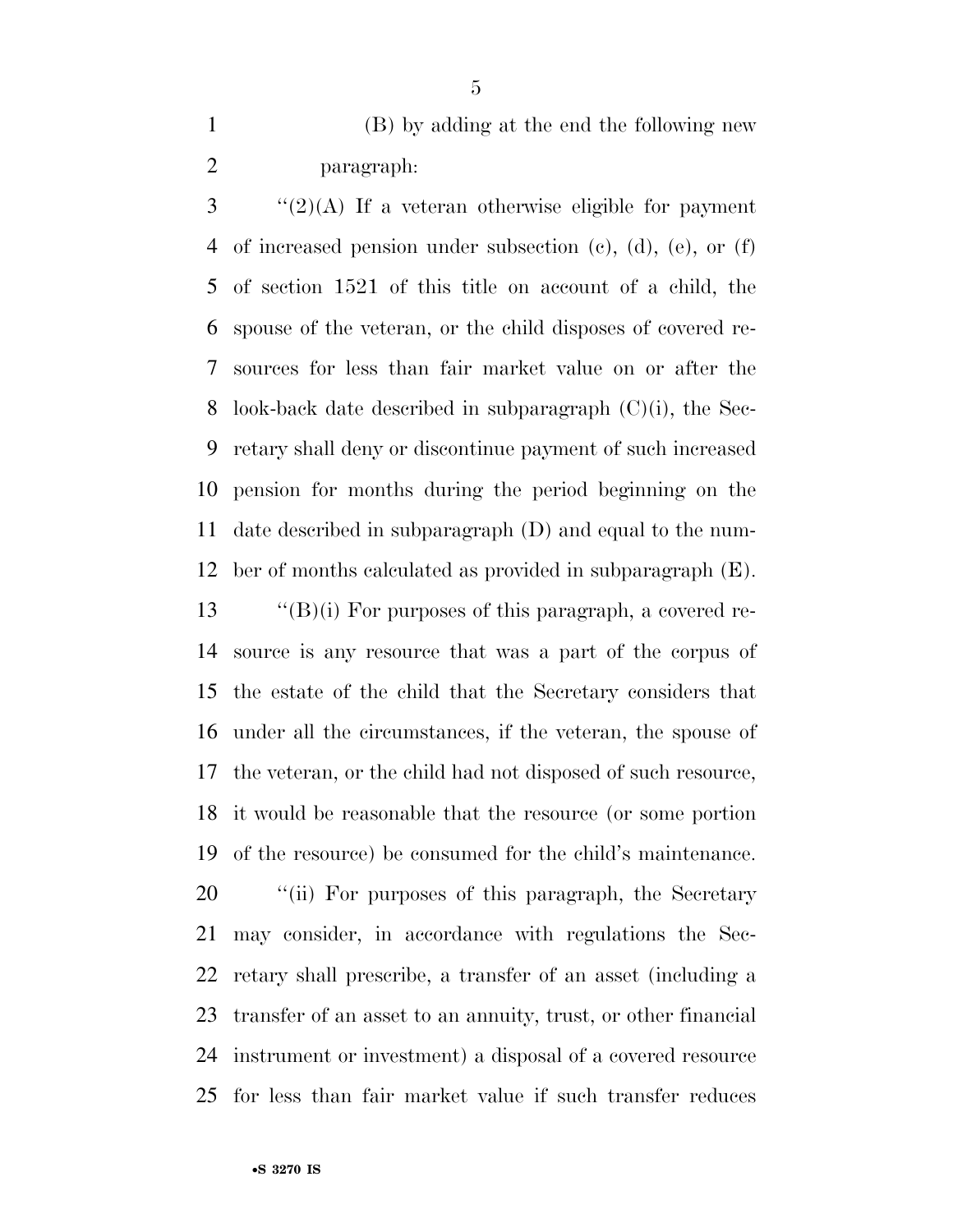the amount in the corpus of the estate of the child that the Secretary considers, under all the circumstances, would be reasonable to be consumed for the child's mainte-nance.

 "'(C)(i) The look-back date described in this clause is a date that is 36 months before the date described in clause (ii).

 ''(ii) The date described in this clause is the date on which the veteran applies for payment of increased pen- sion under subsection (c), (d), (e), or (f) of section 1521 of this title on account of a child or, if later, the date on which the veteran (or the child) disposes of covered resources for less than fair market value.

 ''(D) The date described in this subparagraph is the first day of the first month in or after which covered re- sources were disposed of for less than fair market value and which does not occur in any other period of ineligi-bility under this paragraph.

 ''(E) The number of months calculated under this subparagraph shall be equal to—

21 ''(i) the total, cumulative uncompensated value of all covered resources so disposed of by the veteran (or the child) on or after the look-back date de-scribed in subparagraph (C)(i); divided by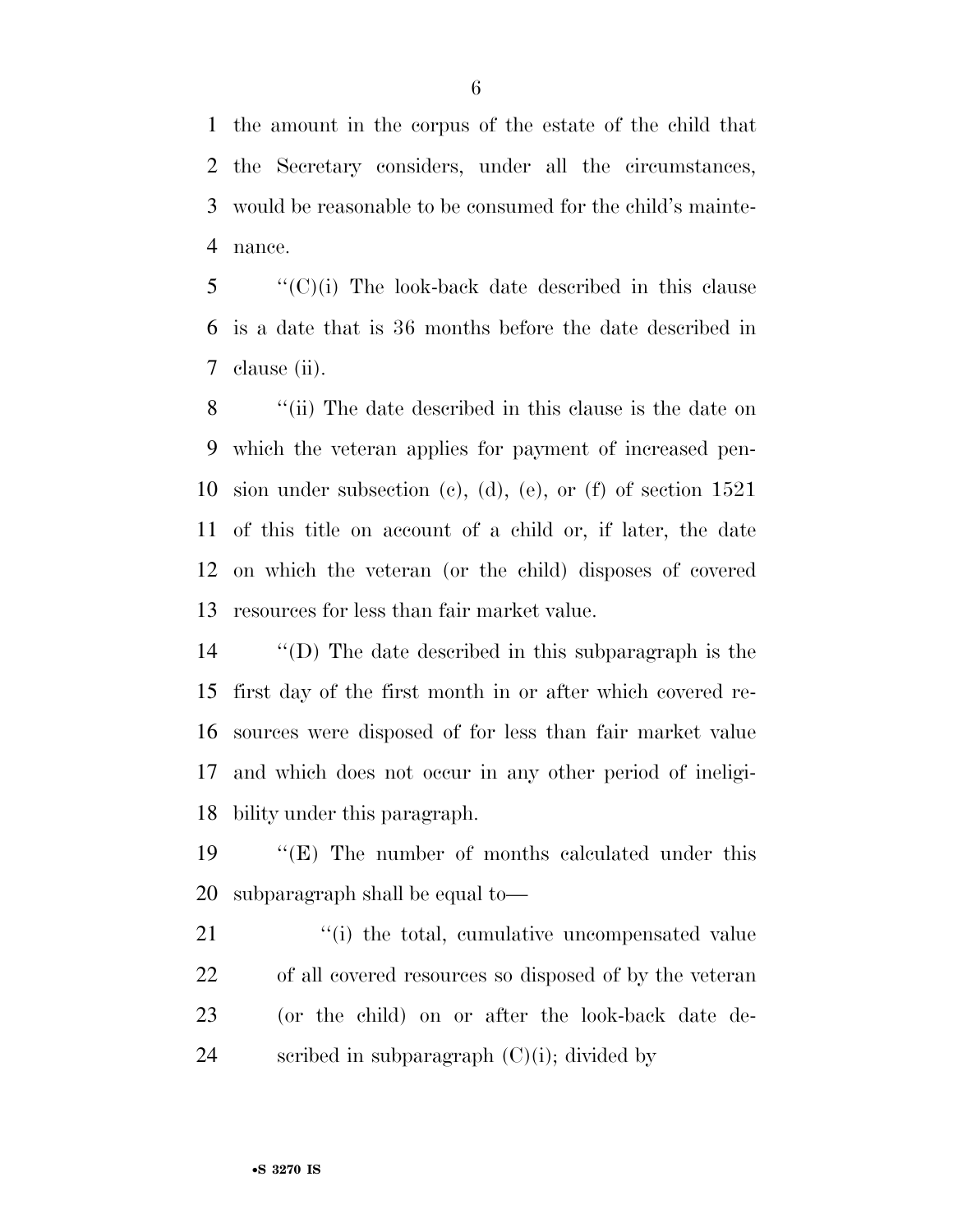1 ''(ii) the amount of the increased monthly pen- sion that would be payable to the veteran under sub- section (c), (d), (e), or (f) of section 1521 of this title on account of a child without consideration of 5 such resources under paragraph  $(1)$ ,

 rounded, in the case of any fraction, to the nearest whole number, but shall not in any case exceed 36 months.''; and

 (3) by adding at the end the following new sub-section:

 $\lq($ c $)(1)$  The Secretary shall not deny or discontinue payment of pension under section 1513 or 1521 of this title or payment of increased pension under subsection (c), (d), (e), or (f) of section 1521 of this title on account of 15 a child by reason of the application of subsection  $(a)(2)$ 16 or  $(b)(2)$  of this section to the disposal of resources by an individual to the extent that—

 $\mathcal{L}(\mathbf{A})$  a satisfactory showing is made to the Sec- retary (in accordance with regulations promulgated by the Secretary) that all resources transferred for less than fair market value have been returned to the transferor; or

23 "(B) the Secretary determines, under proce- dures established by the Secretary, that the denial or discontinuance of payment would work an undue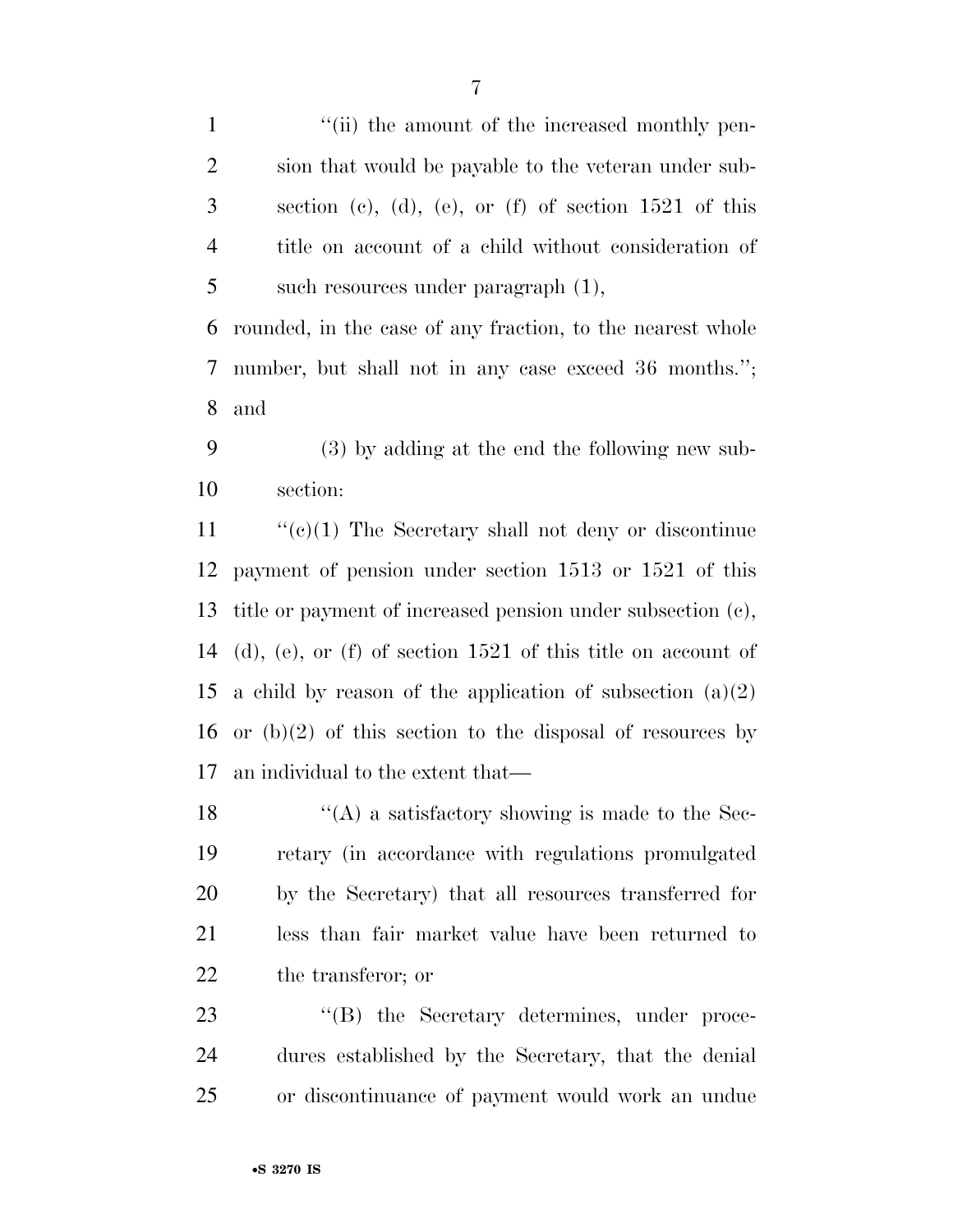hardship as determined on the basis of criteria es-tablished by the Secretary.

 ''(2) At the time a veteran applies for pension under section 1513 or 1521 of this title or increased pension under subsection (c), (d), (e), or (f) of section 1521 of this title on account of a child, and at such other times as the Secretary considers appropriate, the Secretary shall—

 ''(A) inform such veteran of the provisions of 10 subsections (a)(2) and (b)(2) providing for a period of ineligibility for payment of pension under such sections for individuals who make certain disposi- tions of resources for less than fair market value; and

 ''(B) obtain from such veteran information which may be used in determining whether or not a period of ineligibility for such payments would be re-quired by reason of such subsections.''.

 (b) SURVIVING SPOUSES AND CHILDREN.—Section 1543 of such title is amended—

21 (1) in subsection  $(a)$ —

 (A) by redesignating paragraph (2) as 23 paragraph  $(3)$ ;

 (B) by inserting after paragraph (1) the following new paragraph (2):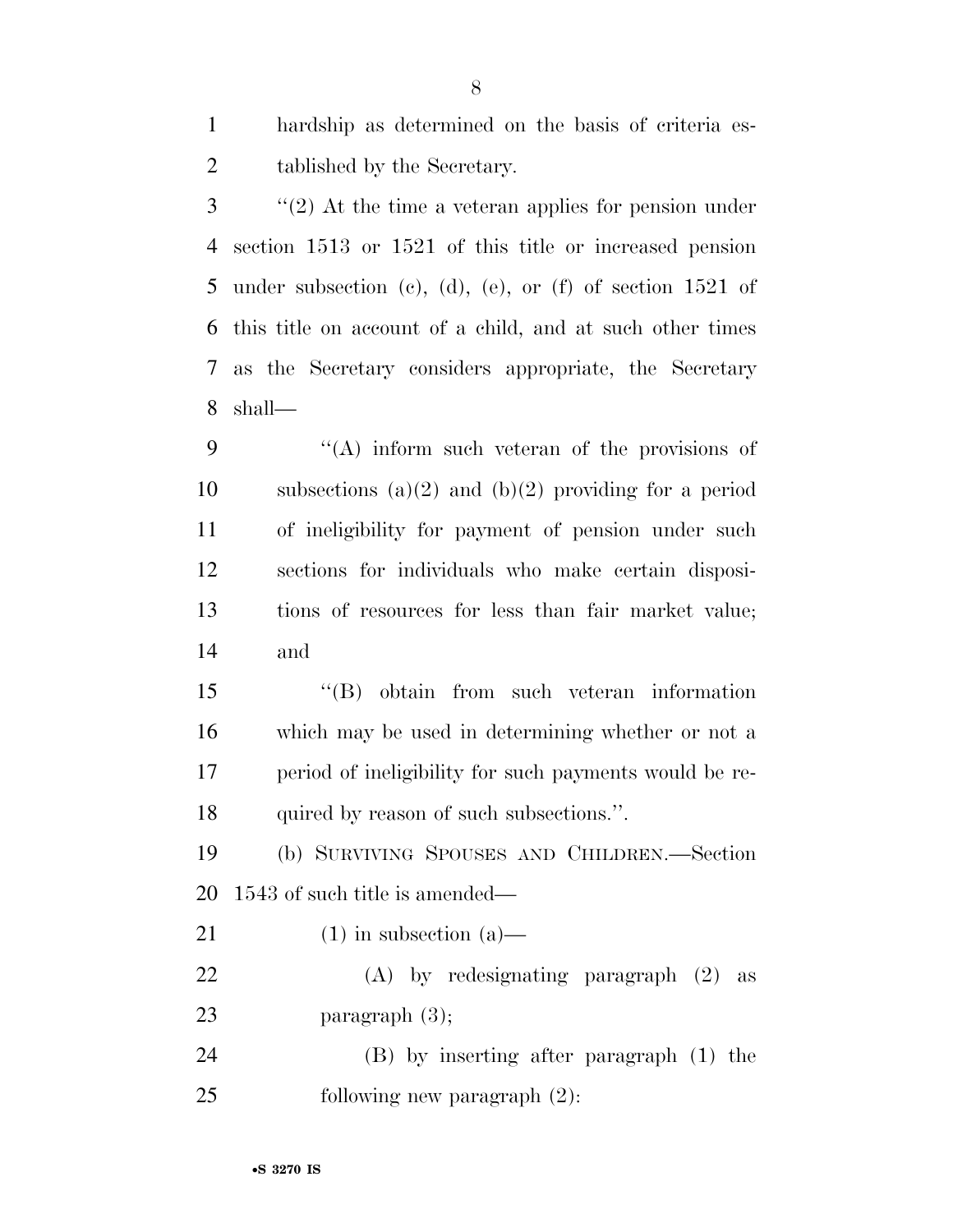$\frac{1}{2}(2)(A)$  If a surviving spouse otherwise eligible for payment of pension under section 1541 of this title dis- poses of covered resources for less than fair market value on or after the look-back date described in subparagraph (C)(i), the Secretary shall deny or discontinue the pay- ment of pension to such surviving spouse under section 1541 of this title for months during the period beginning on the date described in subparagraph (D) and equal to the number of months calculated as provided in subpara-10 graph  $(E)$ .

 $\langle$  "(B)(i) For purposes of this paragraph, a covered re- source is any resource that was a part of the corpus of the estate of the surviving spouse that the Secretary con- siders that under all the circumstances, if the surviving spouse had not disposed of such resource, it would be rea- sonable that the resource (or some portion of the resource) be consumed for the surviving spouse's maintenance.

 ''(ii) For purposes of this paragraph, the Secretary may consider, in accordance with regulations the Sec- retary shall prescribe, a transfer of an asset (including a transfer of an asset to an annuity, trust, or other financial instrument or investment) a disposal of a covered resource for less than fair market value if such transfer reduces the amount in the corpus of the estate of the surviving spouse that the Secretary considers, under all the cir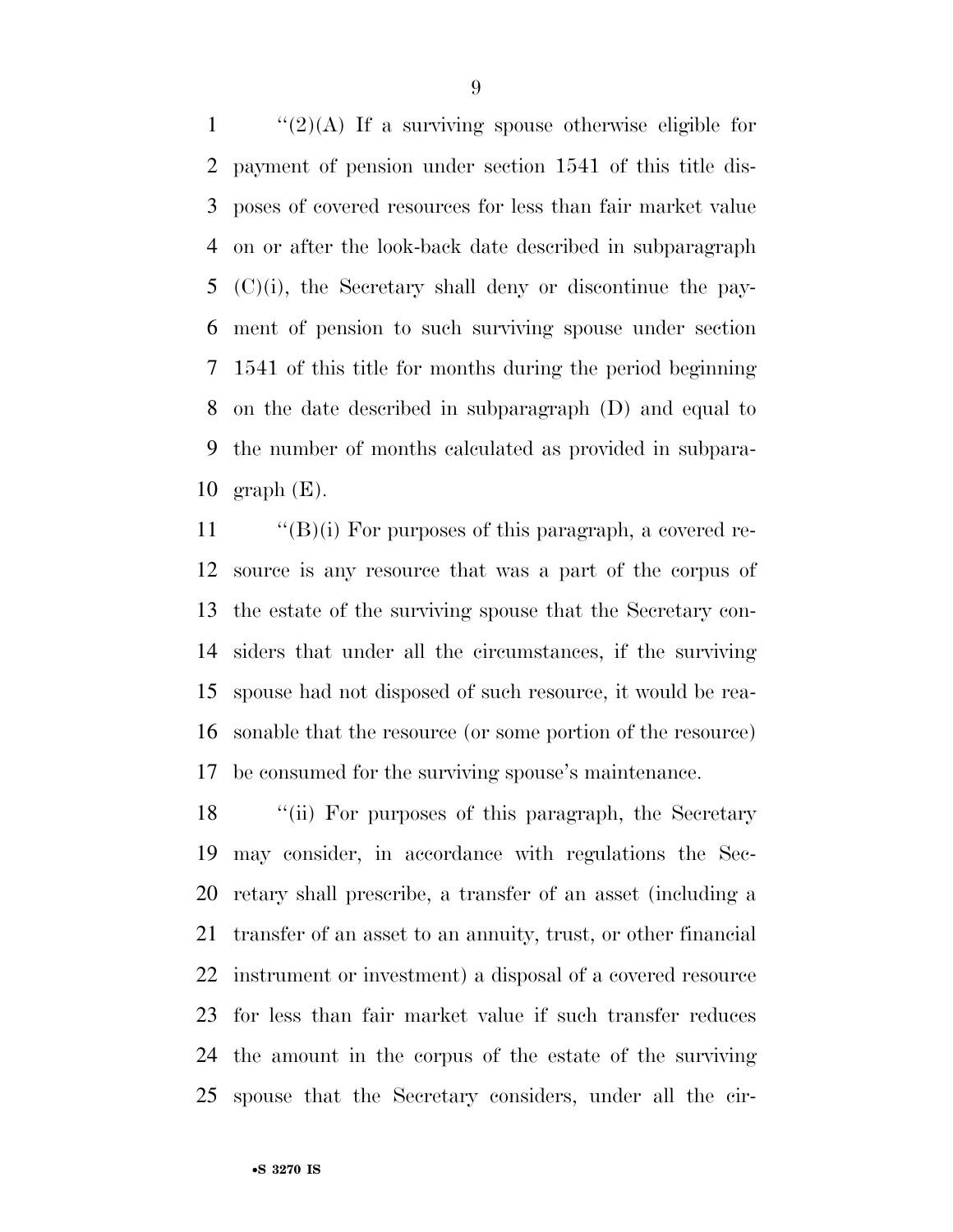cumstances, would be reasonable to be consumed for the surviving spouse's maintenance.

 ''(C)(i) The look-back date described in this clause is a date that is 36 months before the date described in clause (ii).

 ''(ii) The date described in this clause is the date on which the surviving spouse applies for pension under sec- tion 1541 of this title or, if later, the date on which the surviving spouse disposes of covered resources for less than fair market value.

 ''(D) The date described in this subparagraph is the first day of the first month in or after which covered re- sources were disposed of for less than fair market value and which does not occur in any other period of ineligi-bility under this paragraph.

 ''(E) The number of months calculated under this subparagraph shall be equal to—

18 ''(i) the total, cumulative uncompensated value of all covered resources so disposed of by the sur- viving spouse on or after the look-back date de-21 scribed in subparagraph  $(C)(i)$ ; divided by

 $\frac{1}{2}$  (ii) the amount of the monthly pension that would be payable to the surviving spouse under sec-24 tion 1541 of this title without consideration of such resources under paragraph (1),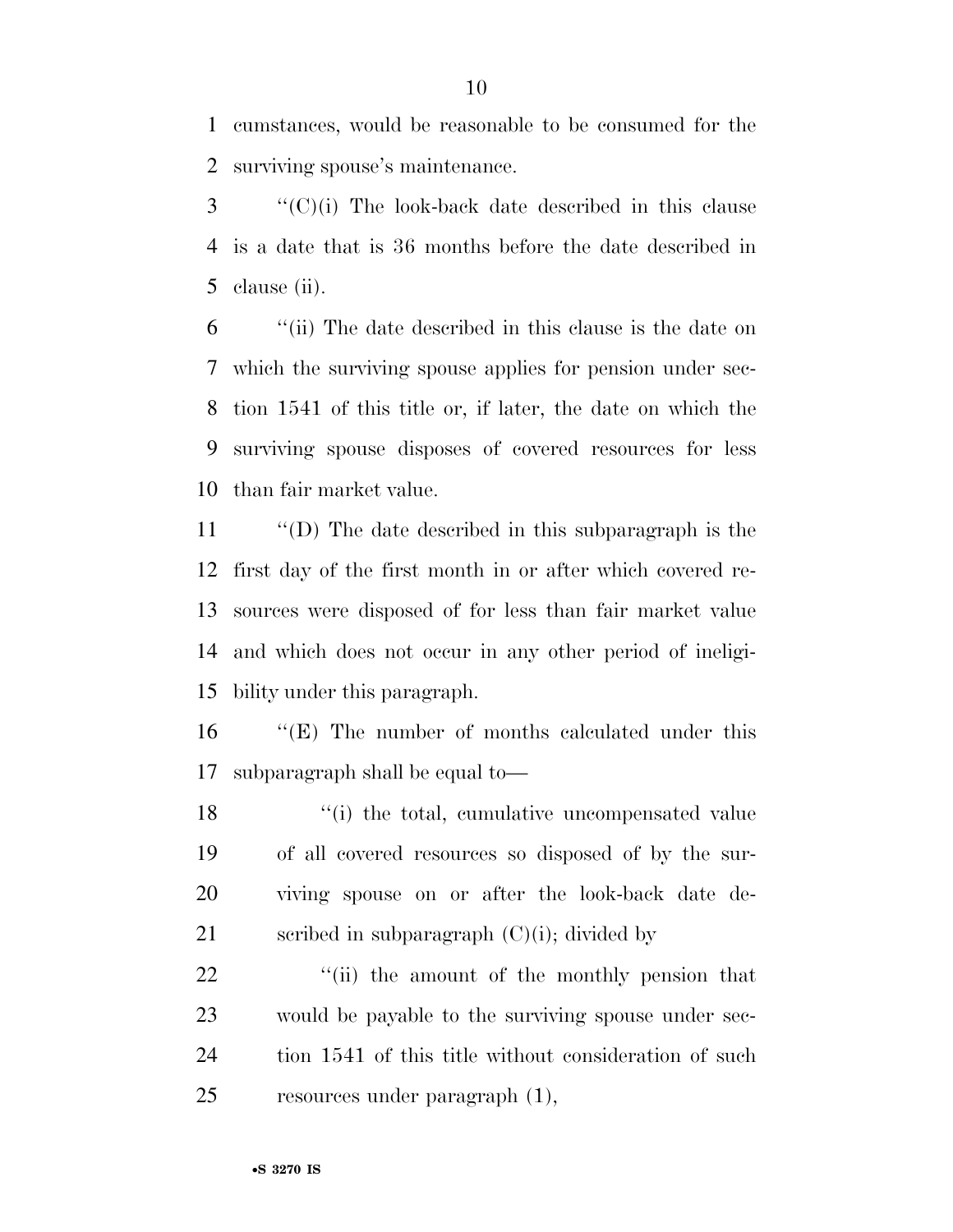rounded, in the case of any fraction, to the nearest whole number, but shall not in any case exceed 36 months.''; and

 (C) by adding at the end the following new paragraph:

 $\frac{1}{4}(4)(A)$  If a surviving spouse otherwise eligible for payment of increased pension under subsection (c), (d), or (e) of section 1541 of this title on account of a child or the child disposes of covered resources for less than fair market value on or after the look-back date described in 11 subparagraph  $(C)(i)$ , the Secretary shall deny or dis- continue payment of such increased pension for months during the period beginning on the date described in sub- paragraph (D) and equal to the number of months cal-culated as provided in subparagraph (E).

 ''(B)(i) For purposes of this paragraph, a covered re- source is any resource that was a part of the corpus of the estate of the child that the Secretary considers that under all the circumstances, if the surviving spouse or the child had not disposed of such resource, it would be rea- sonable that the resource (or some portion of the resource) be consumed for the child's maintenance.

23 "(ii) For purposes of this paragraph, the Secretary may consider, in accordance with regulations the Sec-retary shall prescribe, a transfer of an asset (including a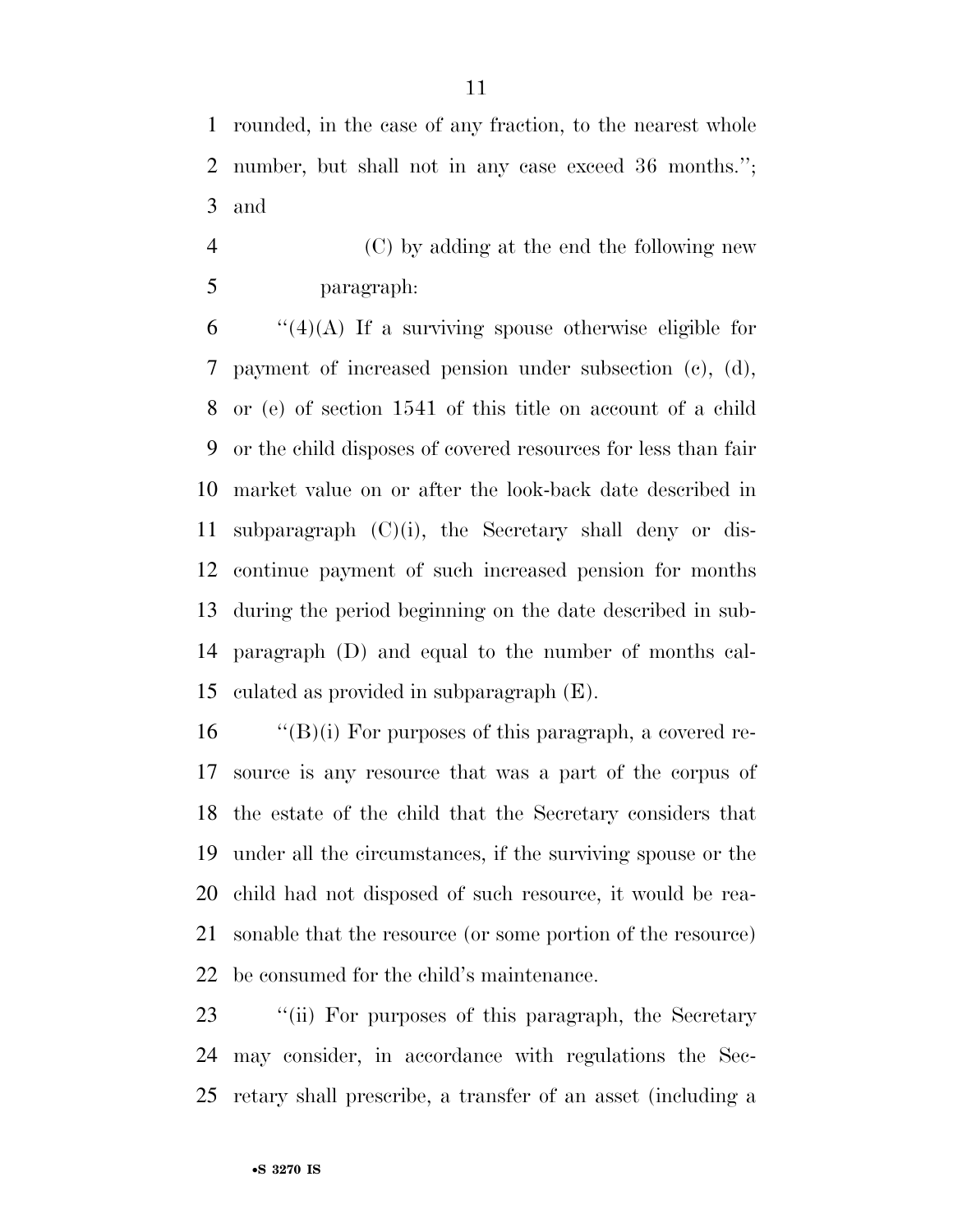transfer of an asset to an annuity, trust, or other financial instrument or investment) a disposal of a covered resource for less than fair market value if such transfer reduces the amount in the corpus of the estate of the child that the Secretary considers, under all the circumstances, would be reasonable to be consumed for the child's mainte-nance.

8  $\langle (C)(i)$  The look-back date described in this clause is a date that is 36 months before the date described in clause (ii).

11 ''(ii) The date described in this clause is the date on which the surviving spouse applies for payment of in- creased pension under subsection (c), (d), or (e) of section 1541 of this title on account of a child or, if later, the date on which the surviving spouse (or the child) disposes of covered resources for less than fair market value.

 ''(D) The date described in this subparagraph is the first day of the first month in or after which covered re- sources were disposed of for less than fair market value and which does not occur in any other period of ineligi-bility under this paragraph.

22 "'(E) The number of months calculated under this clause shall be equal to—

24  $\langle$  (i) the total, cumulative uncompensated value of all covered resources so disposed of by the sur-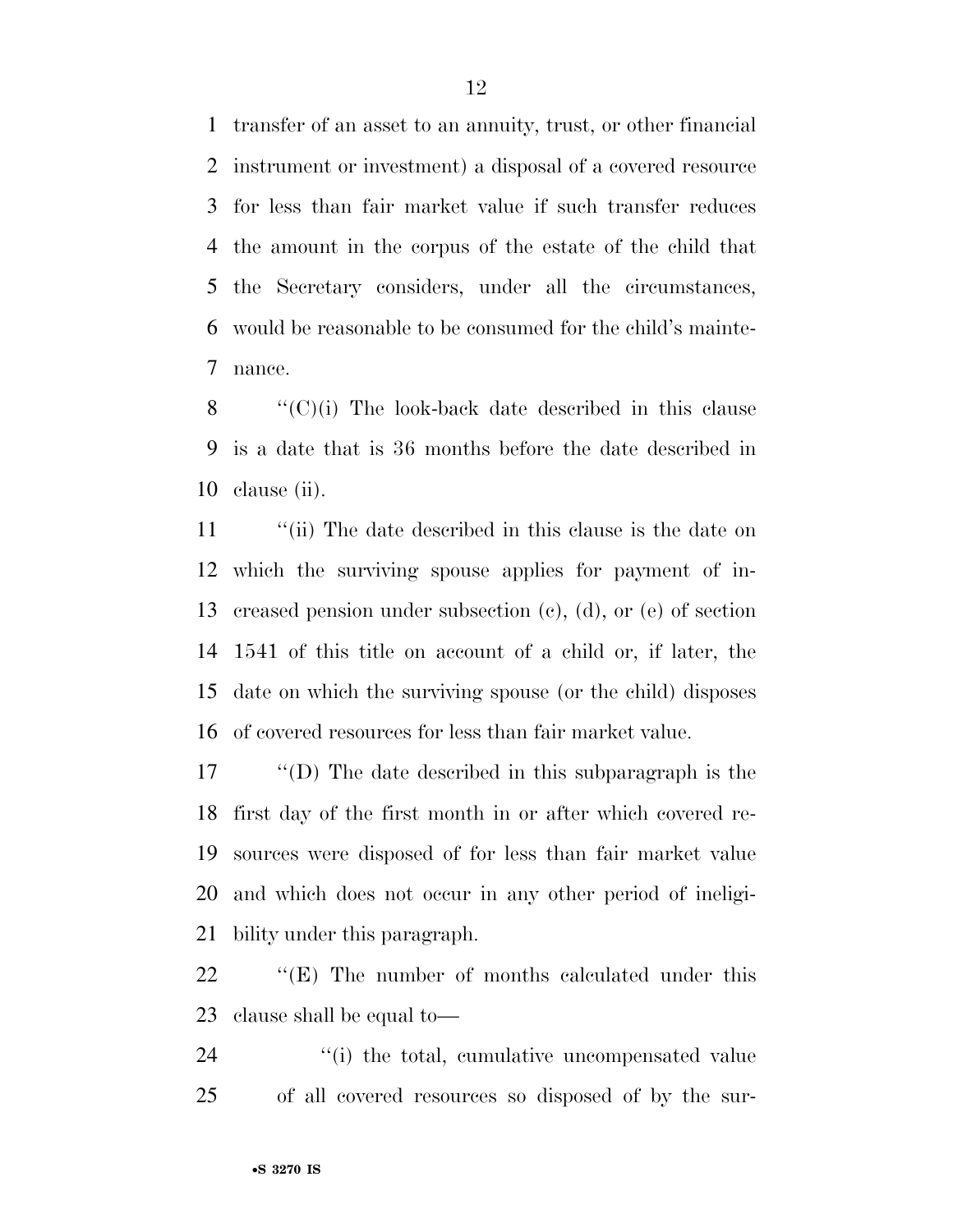| $\mathbf{1}$   | viving spouse (or the child) on or after the look-back         |
|----------------|----------------------------------------------------------------|
| $\overline{2}$ | date described in subparagraph $(C)(i)$ ; divided by           |
| 3              | "(ii) the amount of the increased monthly pen-                 |
| $\overline{4}$ | sion that would be payable to the surviving spouse             |
| 5              | under subsection (c), (d), or (e) of section $1541$ of         |
| 6              | this title on account of a child without consideration         |
| $\tau$         | of such resources under paragraph $(3)$ ,                      |
| 8              | rounded, in the case of any fraction, to the nearest whole     |
| 9              | number, but shall not in any case exceed 36 months.";          |
| 10             | $(2)$ in subsection (b)—                                       |
| 11             | (A) by inserting " $(1)$ " before "The Sec-                    |
| 12             | retary'; and                                                   |
| 13             | (B) by adding at the end the following new                     |
| 14             | paragraph:                                                     |
| 15             | " $(2)(A)$ If a child otherwise eligible for payment of        |
| 16             | pension under section 1542 of this title or any person with    |
| 17             | whom such child is residing who is legally responsible for     |
|                | 18 such child's support disposes of covered resources for less |
| 19             | than fair market value on or after the look-back date de-      |
| 20             | scribed in subparagraph $(C)(i)$ , the Secretary shall deny    |
| 21             | or discontinue the payment of pension to such child under      |
| 22             | section 1542 of this title for months during the period be-    |
| 23             | ginning on the date described in subparagraph (D) and          |
| 24             | equal to the number of months calculated as provided in        |
| 25             | subparagraph $(E)$ .                                           |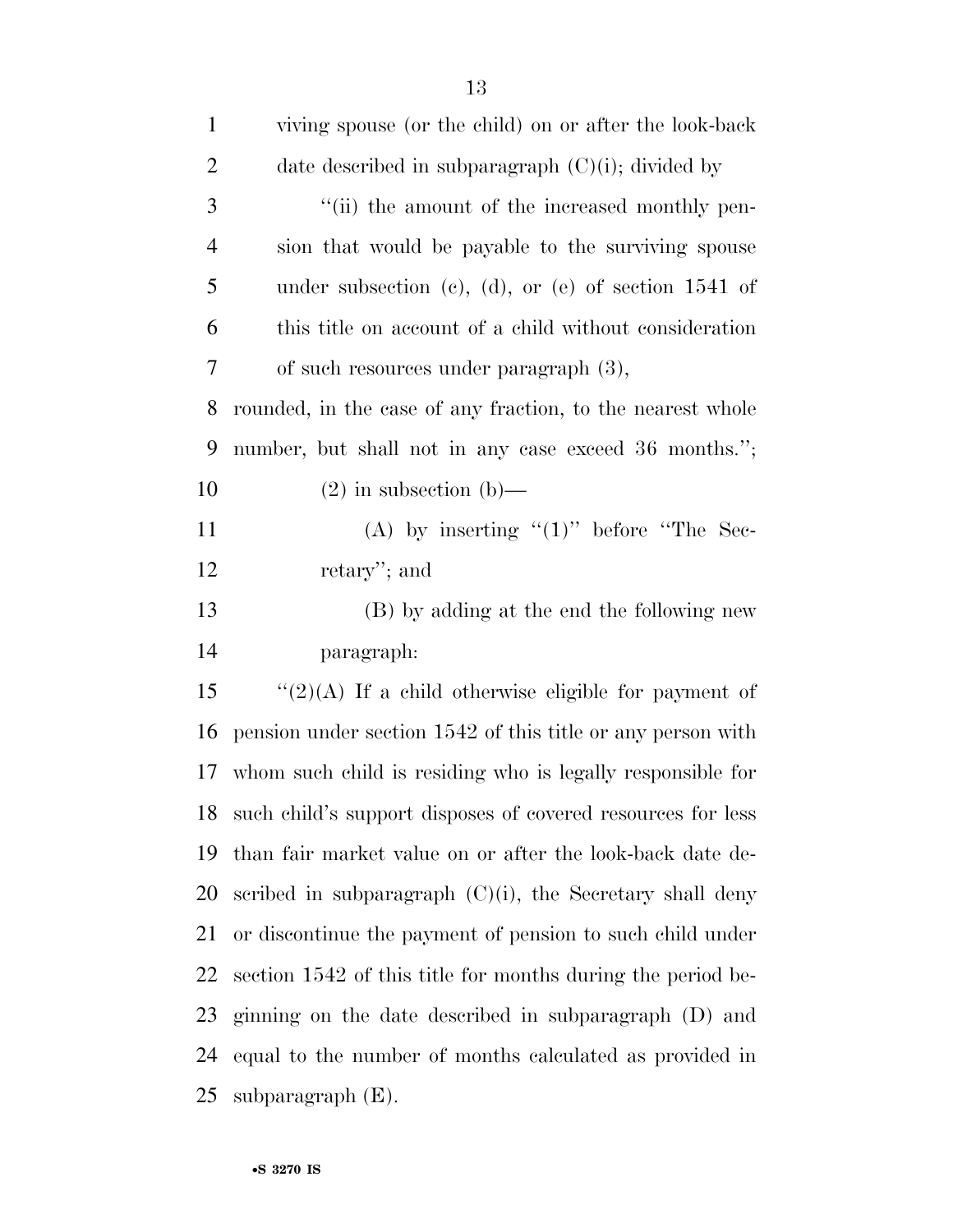$\langle$  (B)(i) For purposes of this paragraph, a covered re- source is any resource that was a part of the corpus of the estate of the child or the corpus of the estate of any person with whom such child is residing who is legally re- sponsible for such child's support that the Secretary con- siders that under all the circumstances, if the child or per- son had not disposed of such resource, it would be reason- able that the resource (or some portion of the resource) be consumed for the child's maintenance.

 ''(ii) For purposes of this paragraph, the Secretary may consider, in accordance with regulations the Sec- retary shall prescribe, a transfer of an asset (including a transfer of an asset to an annuity, trust, or other financial instrument or investment) a disposal of a covered resource for less than fair market value if such transfer reduces the amount in the corpus of the estate described in clause (i) that the Secretary considers, under all the cir- cumstances, would be reasonable to be consumed for the child's maintenance.

 ''(C)(i) The look-back date described in this clause is a date that is 36 months before the date described in clause (ii).

23 ''(ii) The date described in this clause is the date on which the child applies for pension under section 1542 of this title or, if later, the date on which the child (or person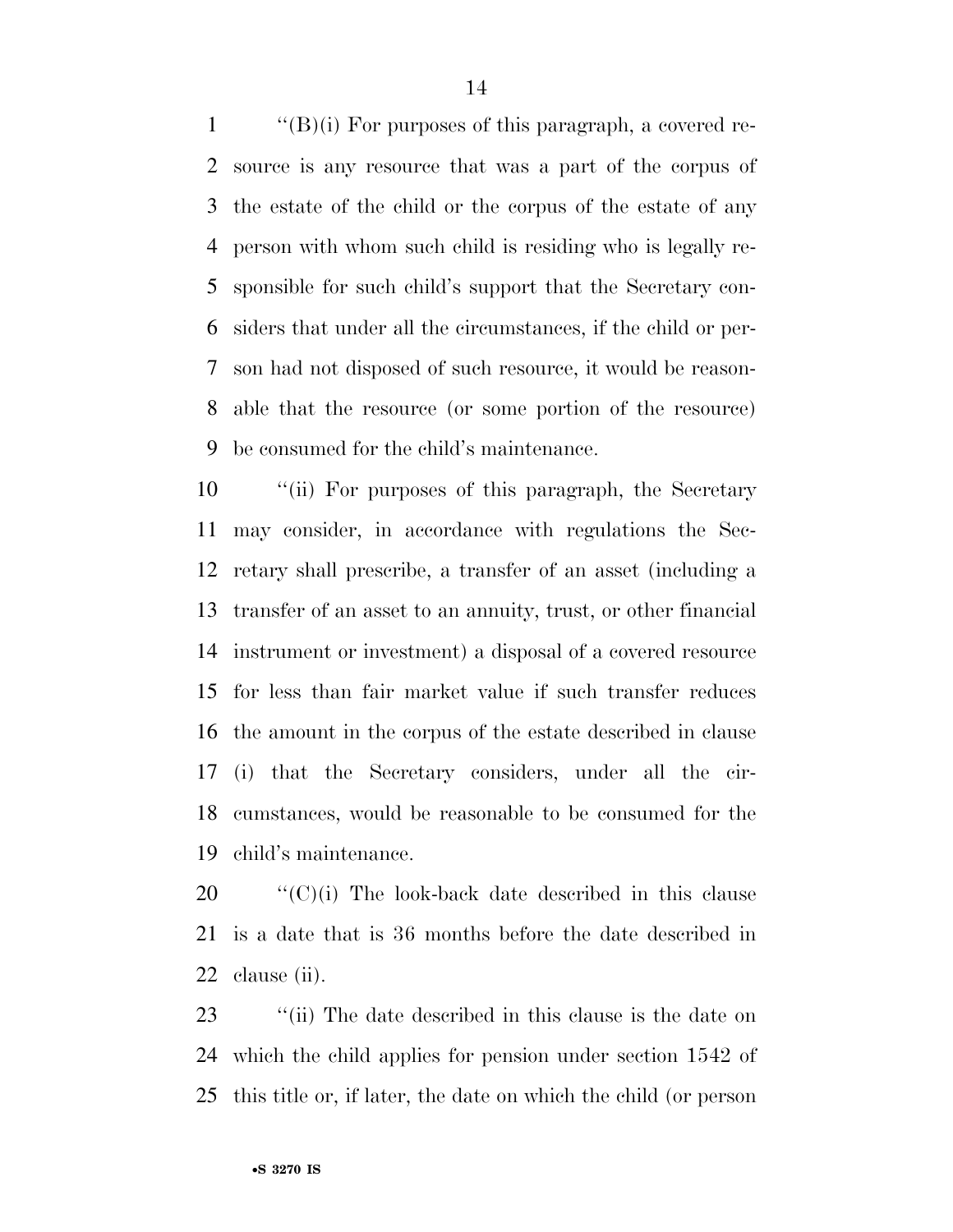described in subparagraph (B)) disposes of covered re-sources for less than fair market value.

 ''(D) The date described in this clause is the first day of the first month in or after which covered resources were disposed of for less than fair market value and which does not occur in any other period of ineligibility under this paragraph.

 ''(E) The number of months calculated under this clause shall be equal to—

 $\frac{1}{10}$  the total, cumulative uncompensated value of all covered resources so disposed of by the child (or person described in subparagraph (B)) on or after the look-back date described in subparagraph  $(C)(i)$ ; divided by

 ''(ii) the amount of the monthly pension that would be payable to the child under section 1542 of this title without consideration of such resources under paragraph (1),

 rounded, in the case of any fraction, to the nearest whole number, but shall not in any case exceed 36 months.''; and

 (3) by adding at the end the following new sub-section:

 ''(c)(1) The Secretary shall not deny or discontinue payment of pension under section 1541 or 1542 of this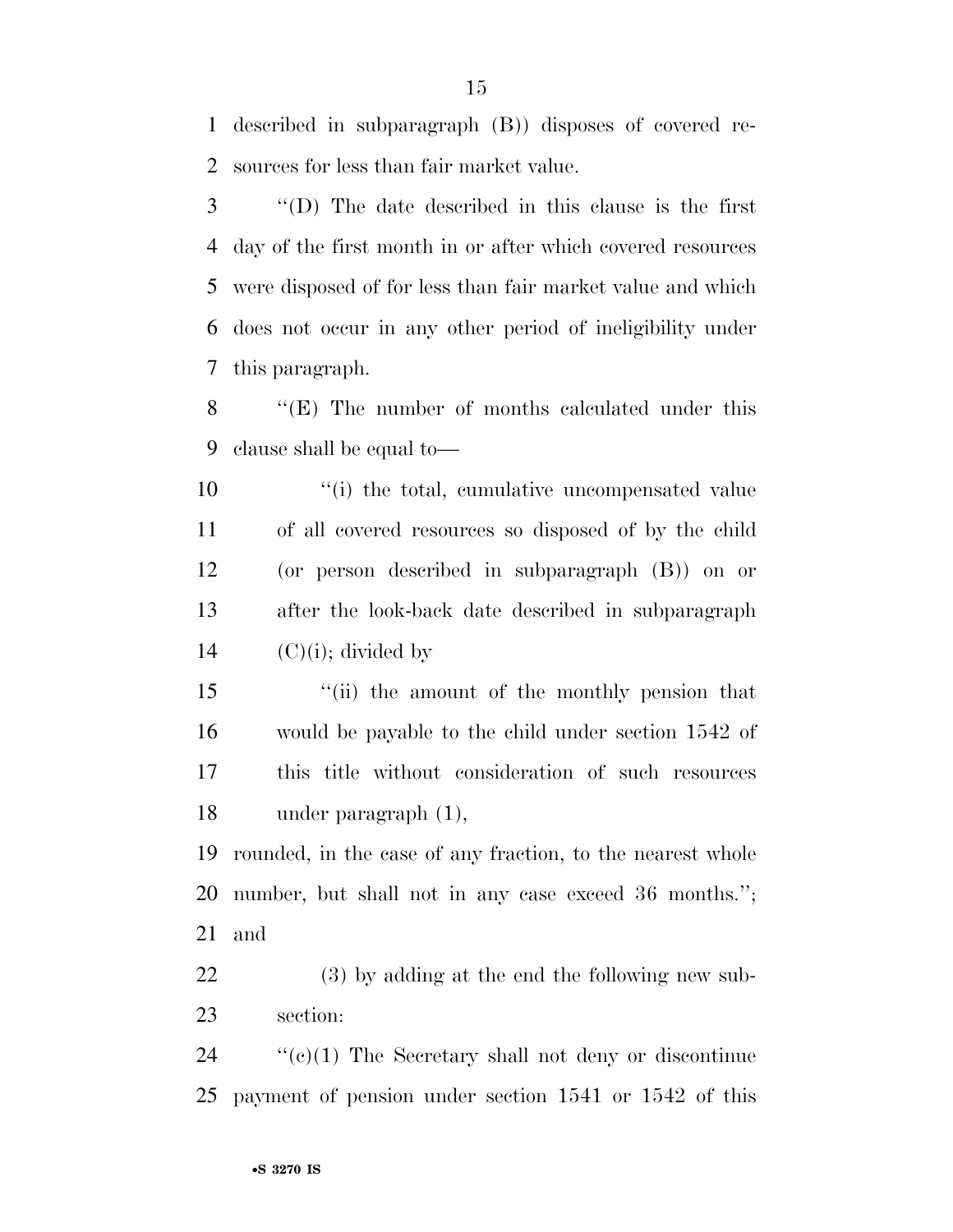title or payment of increased pension under subsection (c), (d), or (e) of section 1541 of this title on account of a 3 child by reason of the application of subsection  $(a)(2)$ , 4 (a)(4), or (b)(2) of this section to the disposal of resources by an individual to the extent that—

 $(4)$  a satisfactory showing is made to the Sec- retary (in accordance with regulations promulgated by the Secretary) that all resources transferred for less than fair market value have been returned to the transferor; or

 $\langle G \rangle$  the Secretary determines, under proce- dures established by the Secretary, that the denial or discontinuance of payment would work an undue hardship as determined on the basis of criteria es-tablished by the Secretary.

 $\frac{1}{2}$  (2) At the time a surviving spouse or child applies for pension under section 1541 or 1542 of this title or increased pension under subsection (c), (d), or (e) of sec- tion 1541 of this title on account of a child, and at such other times as the Secretary considers appropriate, the Secretary shall—

 $\langle (A) \rangle$  inform such surviving spouse or child of 23 the provisions of subsections  $(a)(2)$ ,  $(a)(4)$ , and (b)(2), as applicable, providing for a period of ineli-gibility for payment of pension or increased pension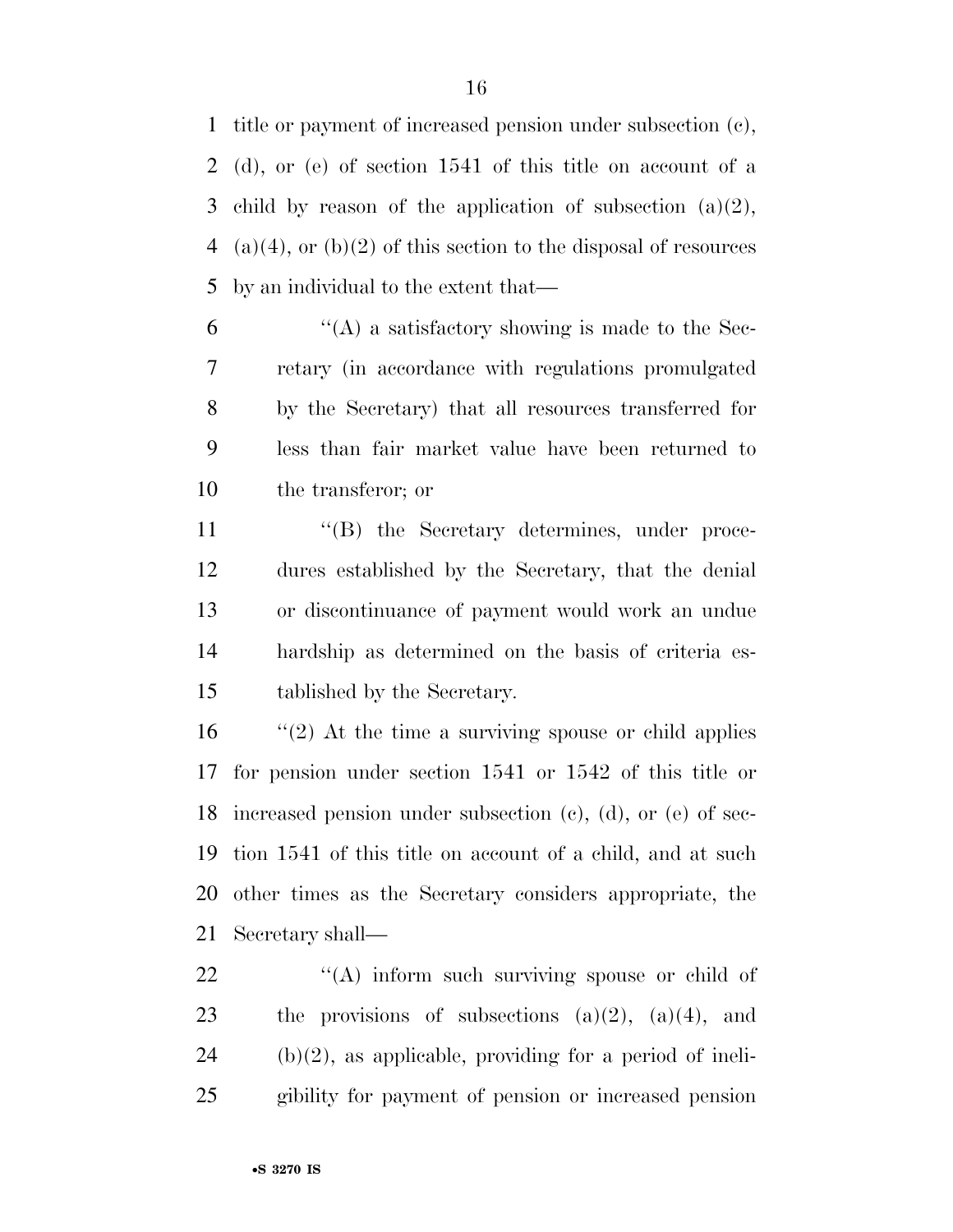under such sections for individuals who make certain dispositions of resources for less than fair market value; and

4 "(B) obtain from such surviving spouse or child information which may be used in determining whether or not a period of ineligibility for such pay- ments would be required by reason of such sub-sections.''.

9 (c) EFFECTIVE DATE.—Subsections  $(a)(2)$ ,  $(b)(2)$ , and (c) of section 1522 of title 38, United States Code, 11 as added by subsection (a), and subsections (a)(2), (a)(4), 12 (b)(2), and (c) of section 1543 of such title, as added by subsection (b), shall take effect on the date that is one year after the date of the enactment of this Act and shall apply with respect to payments of pension and increased pension applied for after such date and to payments of pension and increased pension for which eligibility is rede-termined after such date.

(d) ANNUAL REPORTS.—

20 (1) IN GENERAL.—Not later than two years after the date of the enactment of this Act and not less frequently than once each year thereafter through 2023, the Secretary of Veterans Affairs shall submit to the appropriate committees of Con-gress a report on the administration of subsections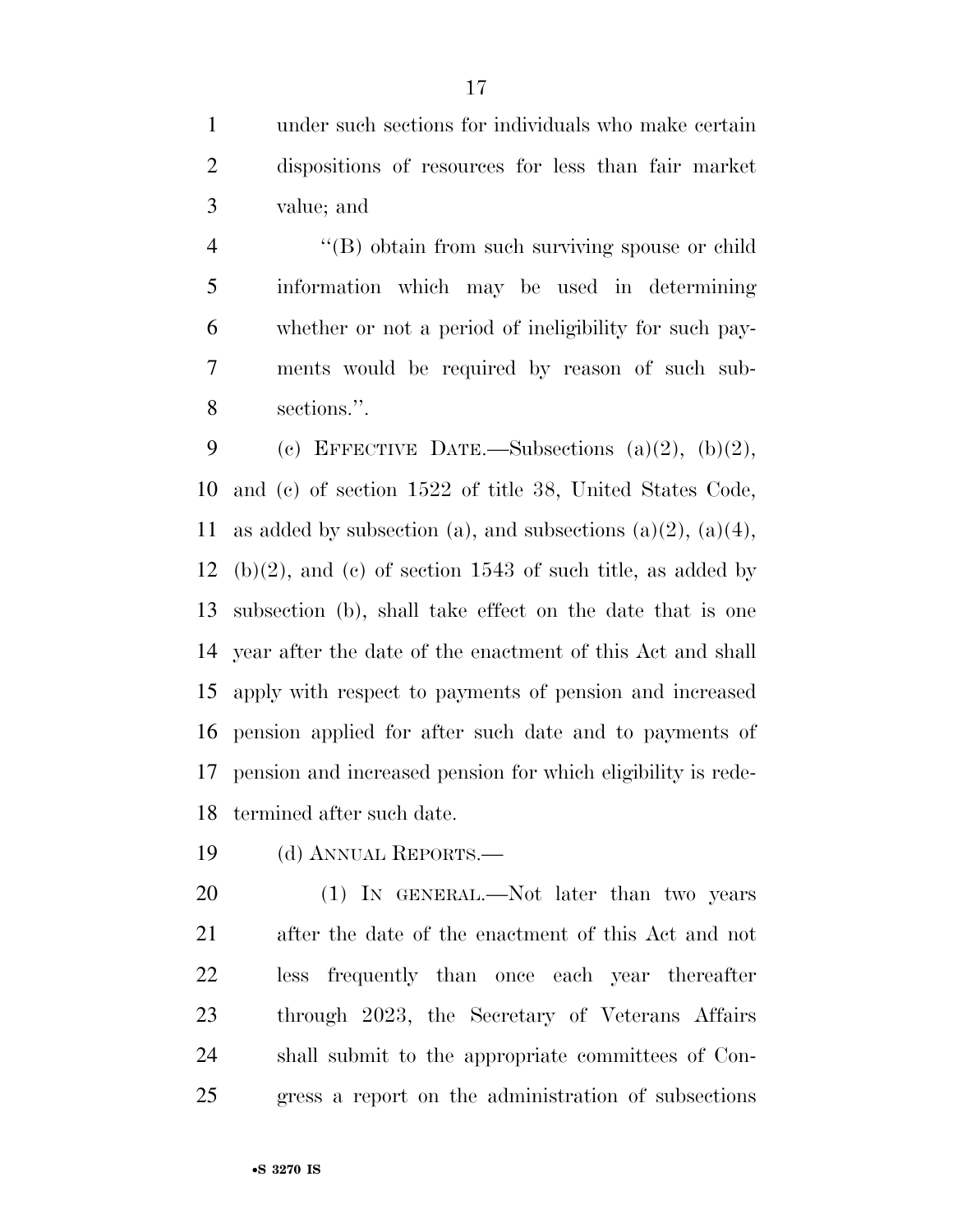| $\mathbf{1}$   | $(a)(2)$ , $(b)(2)$ , and $(c)$ of section 1522 of title 38, |
|----------------|--------------------------------------------------------------|
| $\overline{2}$ | United States Code, as added by subsection (a), and          |
| 3              | subsections (a)(2), (a)(4), (b)(2), and (c) of section       |
| $\overline{4}$ | 1543 of such title, as added by subsection (b), dur-         |
| 5              | ing the most recent 12-month period.                         |
| 6              | (2) ELEMENTS.—Each report submitted under                    |
| 7              | paragraph (1) shall include the following, for the pe-       |
| 8              | riod covered by the report:                                  |
| 9              | (A) The number of individuals who applied                    |
| $10\,$         | for pension under chapter 15 of such title.                  |
| 11             | (B) The number of individuals who re-                        |
| 12             | ceived pension under such chapter.                           |
| 13             | (C) The number of individuals with respect                   |
| 14             | to whom the Secretary denied or discontinued                 |
| 15             | payment of pension under the subsections re-                 |
| 16             | ferred to in paragraph $(1)$ .                               |
| 17             | (D) For each individual for whom the Sec-                    |
| 18             | retary denied or discontinued payment of pen-                |
| 19             | sion under the subsections referred to in para-              |
| 20             | $graph(1)$ —                                                 |
| 21             | (i) the age of the individual;                               |
| 22             | (ii) if the individual was denied or dis-                    |
| 23             | continued payment of pension because of a                    |
| 24             | transfer of resources, the value of such                     |
| 25             | transfer; and                                                |